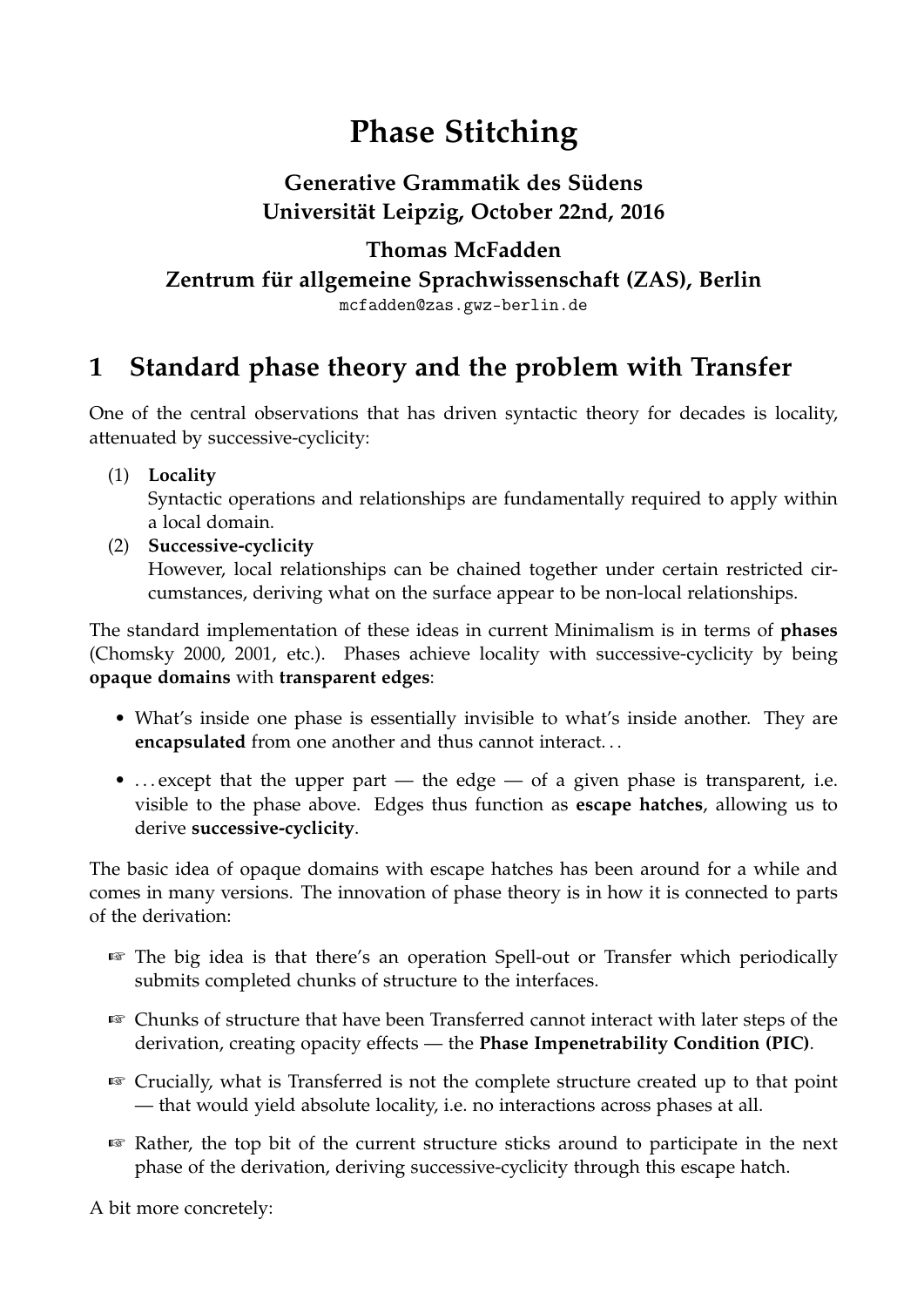- Assume that a head H defines a phase P. Upon completion of P, the complement of H, which we call the **Domain** of P, is sent to Spell-out.
- The **Edge** of P, consisting of the head H and any specifiers and adjuncts, remains, and will only be sent to Spell-out as part of the domain of the next phase up.

This straightforwardly gives us locality with successive-cyclicity.

☞ From here on out I will refer to this standard version of phase theory in terms of its defining feature as **(Phase) Transfer**.

I would like to argue that there is something problematic about Transfer, though it's a bit hard to nail it down because of a lack of precision — and I think a bit of confusion — in the details of its formulation. Here's the question:

**?** What exactly does Transfer do, and how does it relate to the PIC?

I think there are two broad kinds of answers, both of which seem to be entertained or assumed by different researchers without a whole lot of discussion:

- **Transformative Transfer:** Transfer modifies the phase domain that it operates on or even removes it from the syntactic structure in order to feed it to the interfaces.
- **Interpretive Transfer:** Transfer takes a snapshot of the phase domain to feed into the interfaces, but does not substantially alter its narrow syntactic form.
	- ☞ Each of these options has something to speak for it, but in the end they both have their problems.

The advantage of Transformative Transfer is that it straightforwardly derives the PIC:

- If we literally remove the phase domain from the narrow syntax and ship it off to the interfaces, it simply won't be around to participate in subsequent steps of the derivation, yielding opacity.
- Similarly, if we assume along the lines of Uriagereka (1999) that Spell-out converts the domain from a hierarchical structure to a linearized string, even though still present it will be illegible to syntax.

The problem is that, because it relies on destroying or hiding structural relations, it leads to issues when we try to interpret the complete structure at the end of a derivation:

- If phase domains are actually removed from the structure, they must be reassembled or reassociated with each other in the right order at the interfaces to yield something that can be pronounced and interpreted as a unified sentence or utterance.
- If the domains are retained, but have their structure modified so as to make them syntactically opaque, we need a mechanism that can at least partially recover some structure sensitivity later in order to capture interpretive effects that seem to involve (large parts of) the entire structure, e.g. certain types of reconstruction.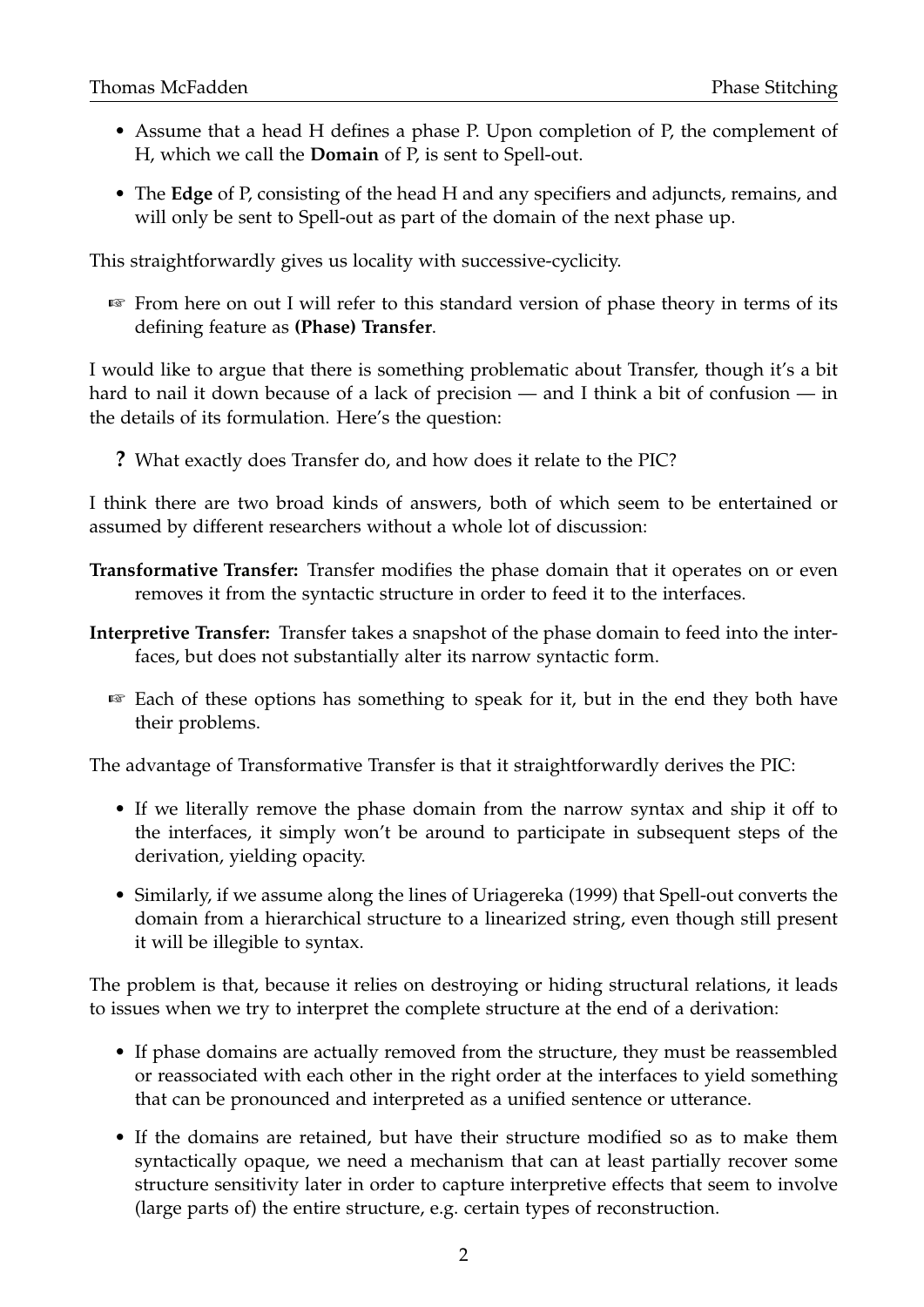• I will refer to this as the **reconstitution problem**, since it revolves around reconstituting structure that has been destroyed or modified by transformative Transfer.

The advantage of Interpretive Transfer is essentially that it doesn't suffer from the reconstitution problem:

- The phase domain remains in the structure, with its syntactic properties presumably unmodified (though with some indication that information about it has been Transferred to the interpretive components).
- At the end of the derivation it is thus exactly where it needs to be to play its role in the completed structure and potentially interact with late interpretive processes like reconstruction.
- Chomsky (2008), though not entirely explicit, seems to be assuming some version of this, since he wants to leave open the possibility that Agree can see into a complete phase domain, though apparently Merge cannot.

The problem for Interpretive Transfer is that it fails to clearly relate the PIC to Transfer:

- ☞ Precisely because Transfer doesn't actually modify the syntactic structure of phase domains it applies to, it cannot be used to derive the effects of the PIC.
- ☞ Contrary to what at least I had always thought, Chomsky (2008) actually just stipulates the PIC.
- ☞ And this is particularly worrisome, because it's clear that Transfer and the PIC are supposed to apply to the same chunks of structure, yet it comes out as a coincidence.

I would like to suggest that the source of all of these problems is the way that Phase Transfer goes about deriving the attenuated opacity effects of successive-cyclic locality:

- Whether we adopt a version of Transformative Transfer or Interpretive Transfer, the unifying idea is that something has to happen periodically to create opacity and enforce locality.
- The central path of the derivation builds up a single unified structure, and left to its own devices this would lead to everything in the structure being able to interact with everything else.
- In order to break up the derivation into manageable chunks and to enforce locality, the periodic intervention of Transfer and the PIC is assumed.

But here's the thing:

- ☞ If it is to actually derive the PIC, Transfer has to be given teeth. It has to actually create a disconnect in the structure to prevent non-local things from interacting. And this screws up the unified structure we want in the end.
- ☞ If we want a unified structure, Transfer has to be non-invasive, but then we don't actually get the PIC. We have to simply stipulate it on top to get locality.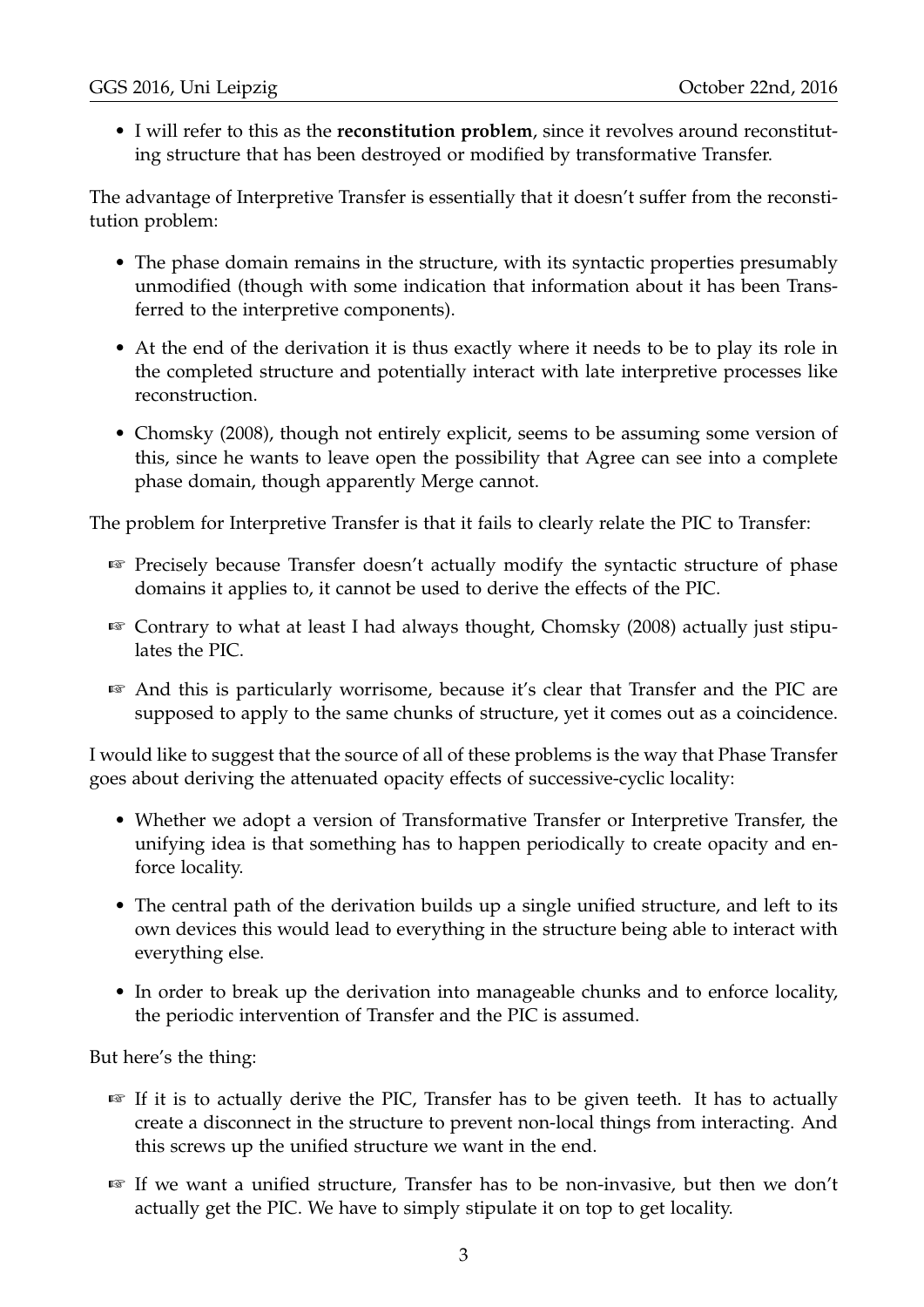The lesson I would like to take from this is the following:

- ☞ The unified structure for the complete sentence or utterance is the wrong level to try to impose locality constraints, precisely because it's where everything gets together in one place.
- ☞ Of course, we need to have the unified structure at the end of the derivation so that it can be deployed by the interfaces for pronunciation and interpretation.
- ☞ So locality must actually belong somewhere earlier in the derivation, **before** everything has been put together.

## **2 On modularity**

The way that I want to get this to work is suggested by an observation about the job that phases are supposed to do and the way that they work.

(3) As opaque domains with transparent edges, phases are highly reminiscent of the basic design of a **modular** system.

There are different kinds of modular systems, but modular design is built around having a series of objects that operate for the most part independently, each doing its own job.

- ☞ This is facilitated by encapsulating each object, hiding its internal information from the other objects so that each can be defined and operate without the knowing about the internal affairs of the others.
- ☞ This can simplify the design and use of the system and avoid problems where two objects accidentally get in each other's way by messing with each other's stuff.
- ☞ But since the objects ultimately need to cooperate to build a complex system, they do need a way to communicate with each other, at least a little bit.
- ☞ The way to do this while maintaining the greatest degree of encapsulation is if the system provides well-defined and restricted interfaces between the objects, and all communication has to proceed via these interfaces.

Just as an aside, as far as I'm aware there are two broad ways for this kind of modularity to arise in a system:

- 1. It can be a natural and necessary consequence of the different parts of a system operating on completely different kinds of information, which we might think of as being represented with different alphabets.
	- One module cannot interfere with the information proper to another because it literally is not equipped to understand or manipulate it.
	- An example would be the different modules corresponding to linguistic levels, like semantics, syntax, phonology and phonetics. The module for semantic interpretation can't screw things up for the one for phonological computation because it has no idea what to with syllables or features like [+ATR].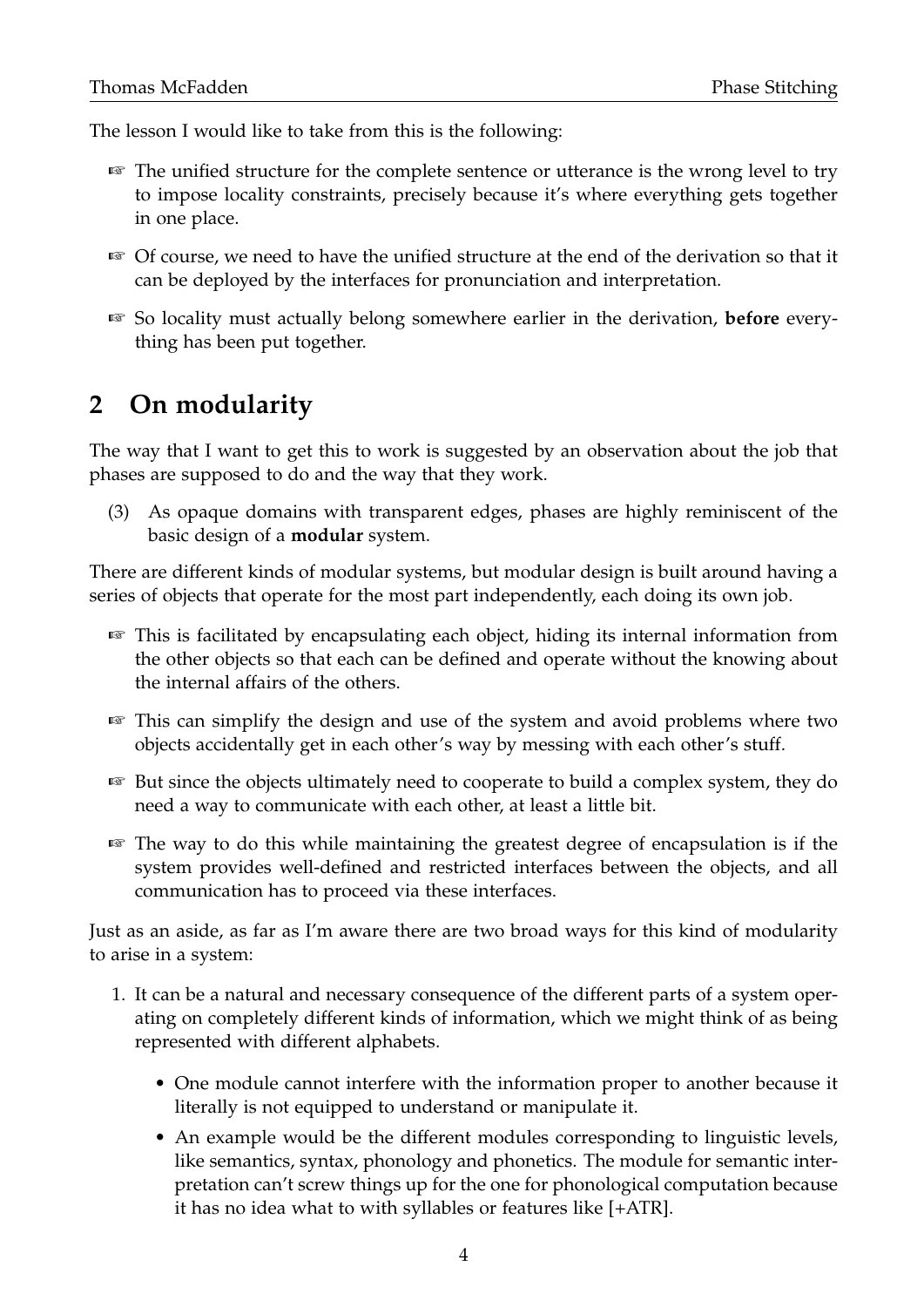- The interfaces between such modules are often transducers, whose job is to literally translate or map information in one alphabet to one in another, like going from phonological features to articulatory phonetic gestures (see e.g. Hale 2007).
- 2. It can be a design choice, not directly forced in specific places as in the first type, but motivated by the idea that simplicity and reusability of the parts lead to simplicity and robustness of the whole.
	- Individual modules may not be distinguished by the kinds of information that they operate on, but the overall task is made easier by breaking it up into discrete parts that can be easily combined with each other and reused to accomplished complex tasks.
	- An example would be the way that most computer programs are built up out of pieces like subroutines, functions, objects and packages, all of which use the same alphabet, but are able to do their jobs and combine with each other flexibly precisely because they leave each other alone internally.
	- The interfaces between these kinds of modules don't necessarily need to translate between different types of information. Instead they establish how they fit together and what each expects from any others.

To see how this works, consider a very simple example from a program that can do some basic geometric calculations.

- Let's say we a module compute\_circumference, which takes a number representing the radius of a circle, and returns its circumference.
- To keep things simple, we can have this module really do just that calculation. It would then team up with other modules to interact with the outside world.
- So we can have modules like compute\_area, get\_from\_user that queries the user for numerical input, get\_from\_disk that retrieves information from storage, print that outputs results to the user's screen, and store\_to\_disk that for saving things.
- Each of these modules will be defined to have an interface, laying out what kind of information it takes in (e.g. a number for compute\_circumference, a string for print, a chunk of information and a label or filename to identify a location for store\_to\_disk), what kind of information it spits out (a number for compute\_area, perhaps a message about success or failure for store\_to\_disk), and what kind of external resources it needs to interact with (e.g. the harddrive or a terminal).
- These interfaces then determine the different ways we can combine the modules together to get things done, e.g. using get\_from\_user to get the radius of a circle, which is fed to compute\_circumference to figure out its circumference, which is fed to store\_to\_disk to save the result.

Here's where the modular stuff pays off:

☞ Reading from and writing to disk, getting user input and printing output are things we'll want to do in combination with any of the different types of calculation — area of a circle, volume of a cube, hypotenuse of a right triangle.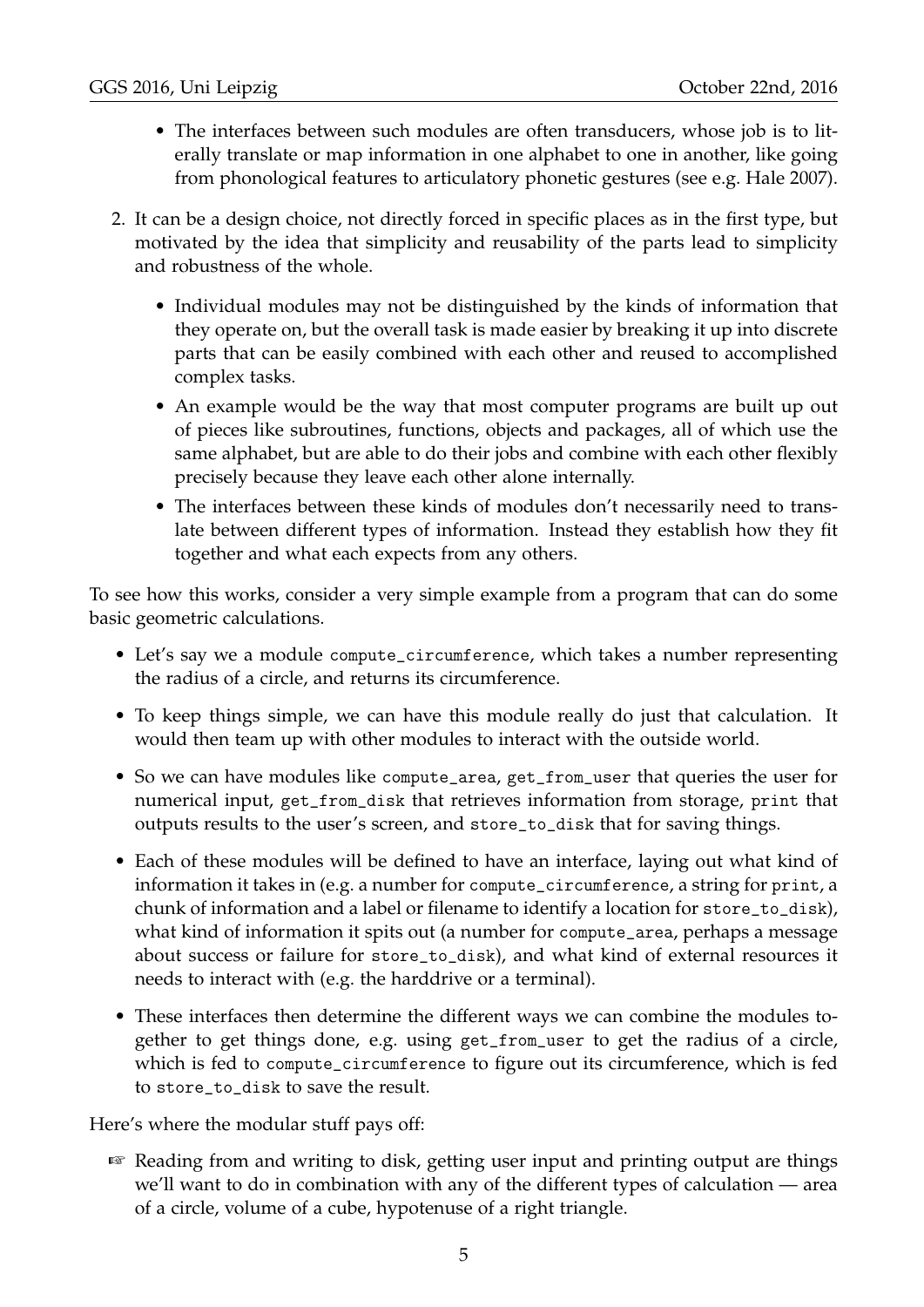- ☞ By separating each out as a module, we only have to write the code for it once and let it be reused by all of these other functions rather than redoing the work of e.g. store\_to\_disk once for each calculation.
- ☞ By preventing the modules from seeing each other's code, beyond the bare necessity of the interfaces, we avoid unexpected interactions, e.g. several modules can operate internally with variables with reasonable names like area or x without getting confused with each other.
- ☞ And we can make changes internal to a module (like if we learn about an exciting new algorithm for computing the area of a square or want to add extra precision to the value we use for  $\pi$ ) and know that we won't screw up its interactions with the others, as long as we keep the interfaces stable.

Clearly, to the extent that phases can be thought of as modules, they are modules of this latter type:

- The information they deal with syntactic features and structures is all from the same alphabet, so splitting them up has to be motivated by considerations of efficient design.
- Indeed, the idea is supposed to be at least in part that doing derivations phase-byphase will simplify computation, among other things by enforcing locality.

## **3 Phase Stitching**

Now, my contention is that if we think about phases seriously from this modular perspective, we arrive at a rather different way of doing things than Phase Transfer, which will allow us to derive the PIC without running into the reconstitution problem.

- ☞ The key ideas here are that modularity is all about reuse and recombination of individual modules, and that the interfaces tell you about how modules can be combined with each other.
- ☞ If phases are modules, then we should be thinking about them not in terms of taking the unified structure created by a derivation and pulling it apart with Transfer.
- ☞ Rather, we should be thinking about putting phases together to create the final unified structure.

Here's the quick version:

- Assume that phases are created independently, each built up and manipulated in its own separate **Workspace**. Only when they're completed can they be **Stitched** together to yield the final complete structure.
- All locality-sensitive operations have to take place on the individual phases in their Workspaces before they are stitched together.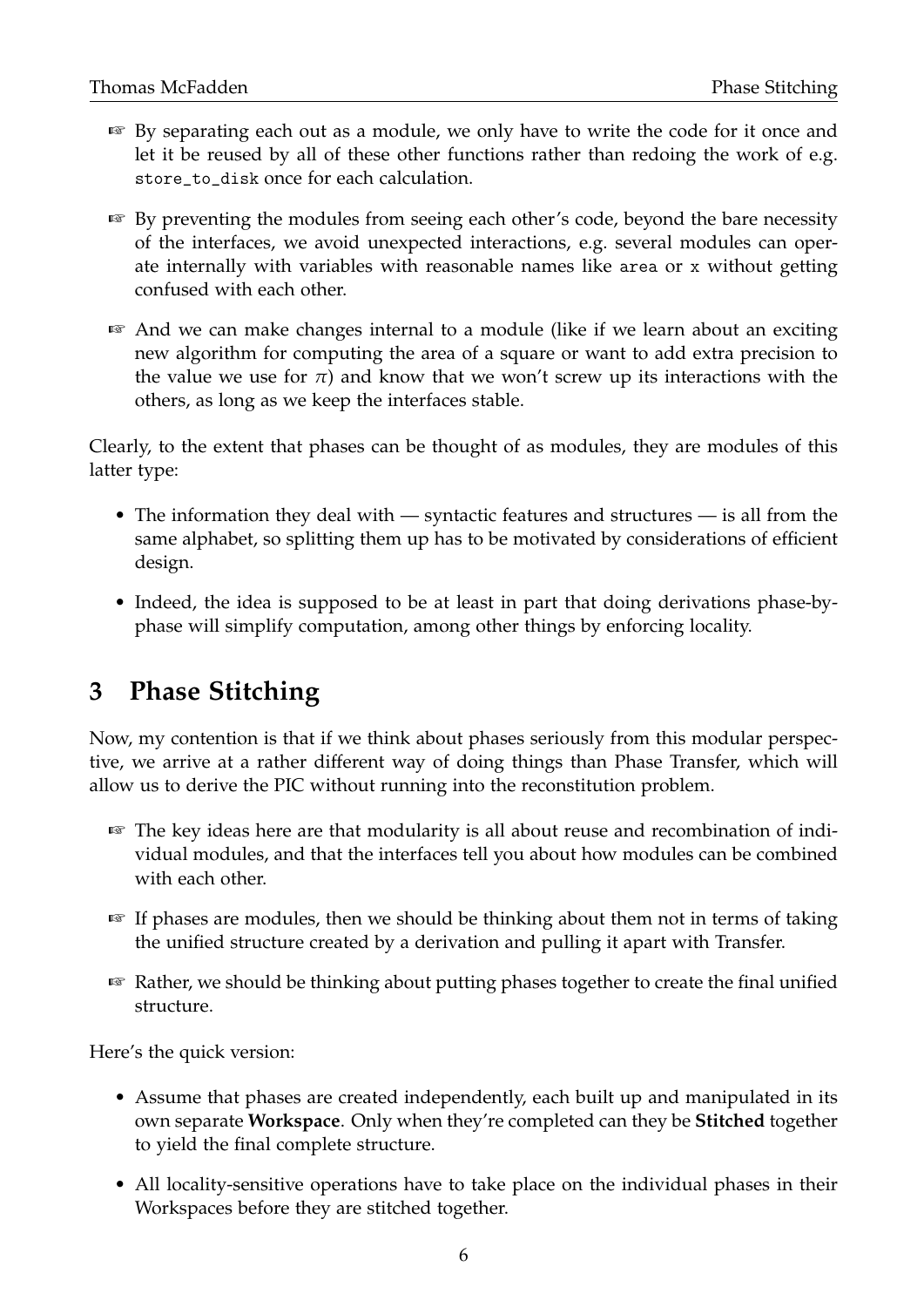• Transparency at the edges is achieved by having the edges be literally shared by two adjacent phases, which allows them to communicate, and ensures above all that only the right kinds of phases can be stitched together.

I'm going to call this approach **(Phase) Stitching**. Here's how it's going to overcome the issues we identified for Transfer:

- ☞ Familiar syntactic operations like Merge and Agree take place within Workspaces, at an early stage of the derivation before the various phases have been Stitched together.
- ☞ The later stages of the derivation are all about Stitching the individual phases together to create a complete structure, with no modfication of that structure or loss of information.
- ☞ This means that we get a nice unified structure at the end that can be deployed for production and interpretation with no need for reconstitution.
- ☞ Still we derive the PIC from how phases work by having everything that is sensitive to locality happen **before** the different phases get put together, so they literally can't see each other.

## **4 Some details of the implementation**

First some important assumptions about Workspaces:

- Each phase is built up in its own Workspace. The Workspaces are completely encapsulated from each other such that their internal workings cannot take each other into account in any way.
- More or less standard versions of Agree and Merge (including internal Merge) apply within the Workspace and only within the Workspace, thus they cannot involve material from two different phases.
- Each Workspace contains a single uniquely rooted structure. This means that there is no sideward movement, but also that complex left branches (internally complex specifiers and adjuncts) must be created by internal Merge or come from another Workspace, i.e. they must be phases.

This pretty straightforwardly gets us the opacity part of PIC:

☞ Dependencies involving Merge or Agree between elements in two different phases will be unstatable, since these operations apply within a single Workspace.

The way that we get our phases to combine together and interact in the limited ways observed under successive-cyclicity is, like any good modules, via their interfaces.

• In the case of phases, the interfaces are the Edges, whose job is to lay out the protocol for how phases can combine and communicate with each other.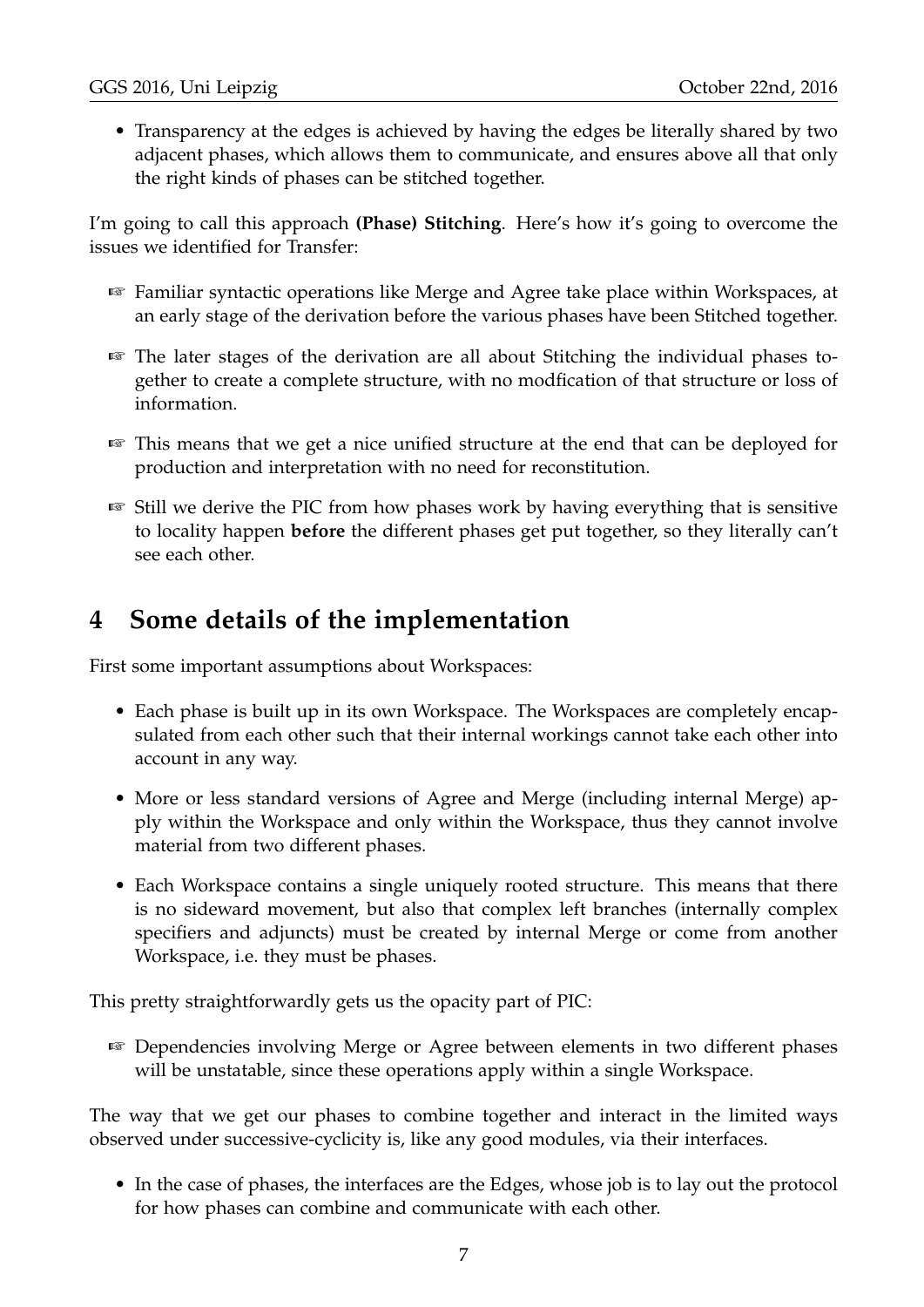- The mechanism for this combination and communication is the operation Stitch, which essentially unifies matching Edges, thus bringing phases together.
- By hypothesis, Stitch cannot have any effect on the phases it stitches together (something like the No Tampering Condition), but can only make sure that they fit together properly and create the larger structure out of them.

Here's how it works:

#### (4) **Stitch with edge-matching**

Stitch applies to two phases X and Y, where the Edge at the root of X Matches an Edge interior to Y, yielding an output in which those Edges become a single unified structure. The Edge of a phase is its defining head along with any specifiers and adjuncts.

• So we can Stitch 5a with 5b to yield 5c, because the outer edge of 5a (everything above Z) Matches with an inner edge of 5b (everything from X down):



However, there's no way to Stitch together the structures in 6a and 6b, because they don't have any matching edges:



Note note what Stitch does for us:

- 1. It gives us a simple way to describe dependencies between phases.
	- So we can set things up with the specification of the Edges so that a C phase will combine with a *v* phase.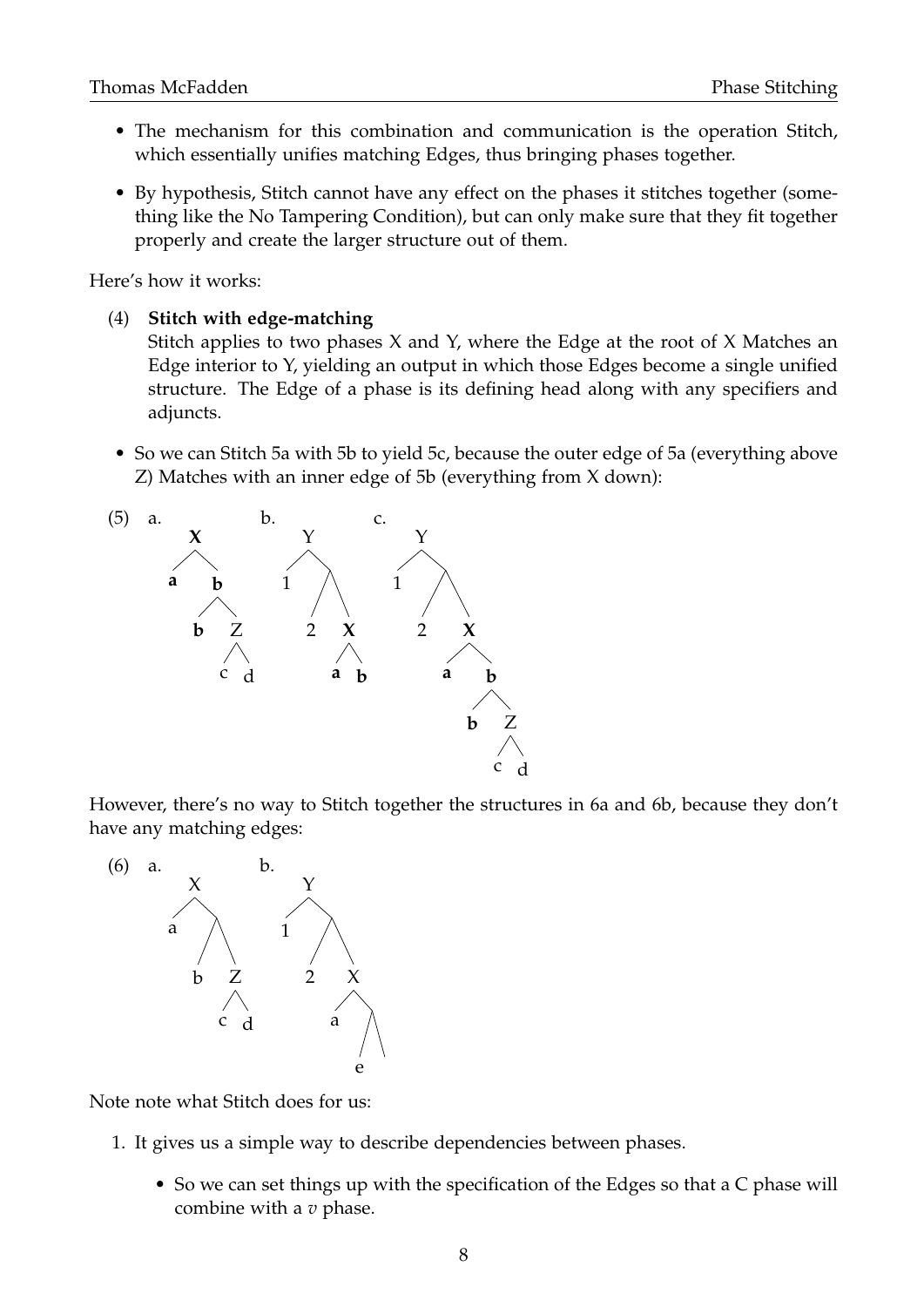- And we can do more interesting things to make sure that a *v*P phase built on *try* will only Stitch together with a phase corresponding to a control infinitive.
- 2. It gives us an escape hatch between phases.
	- In order for Stitch to work, the two phases getting together will **both** have to contain a copy of the Edge that they share.
	- This means that something in the Edge will be able to participate in local relationships in both phases, which come to be unified with each other when the two phases Stitch on that Edge.

As a quick demonstration, here are the structures that we'd need for handling a basic example of successive-cyclic *wh*-movement.<sup>1</sup>



<sup>&</sup>lt;sup>1</sup>Note that the indices aren't really there, so they don't get in the way of Match. They're just there to show how the instances of *what* and *John* in the two phases come to be unified upon Stitch.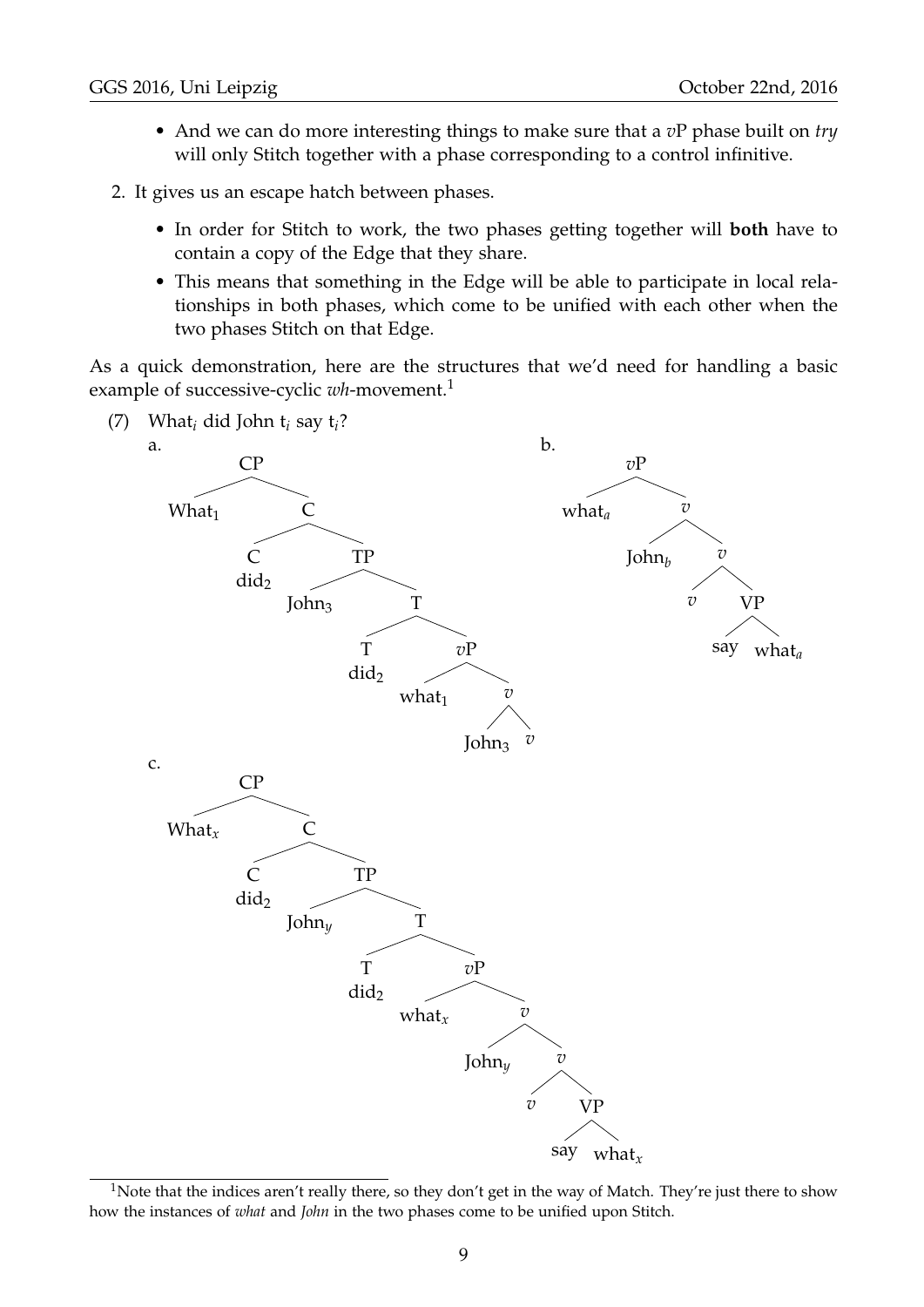## **5 Some consequences of Phase Stitching**

### **5.1 Left-to-right derivations**

An interesting and potentially useful property of Stitching follows from the full modularity of the derivation of individual phases:

- ☞ Under Transfer, phases are built up sequentially in a cyclic fashion. But with Stitching, phases are built up completely independent of each other in their own workspaces.
- ☞ So, while in Transfer higher phases depend on the output of lower ones, and hence lower ones must be constructed first, in Stitching the order in which phases are constructed is irrelevant.
- ☞ Furthermore, the order in which phases are Stitched together is irrelevant, because the way their edges interact essentially depends on static matching.

I should clarify that I do not mean **linear** or **hierarchical** order here, but **derivational** order. Take e.g. 3 phases with the structures in 8:



• Their shapes along with 4 will ensure that B is stitched into A, and C is stitched into B yielding 9:



• No other combination — e.g. B stitching into C or C stitching into  $A$  — will be possible, because the relevant edges don't Match. So the resulting hierarchical order, and the linear order derived from it, are relevant and pre-determined.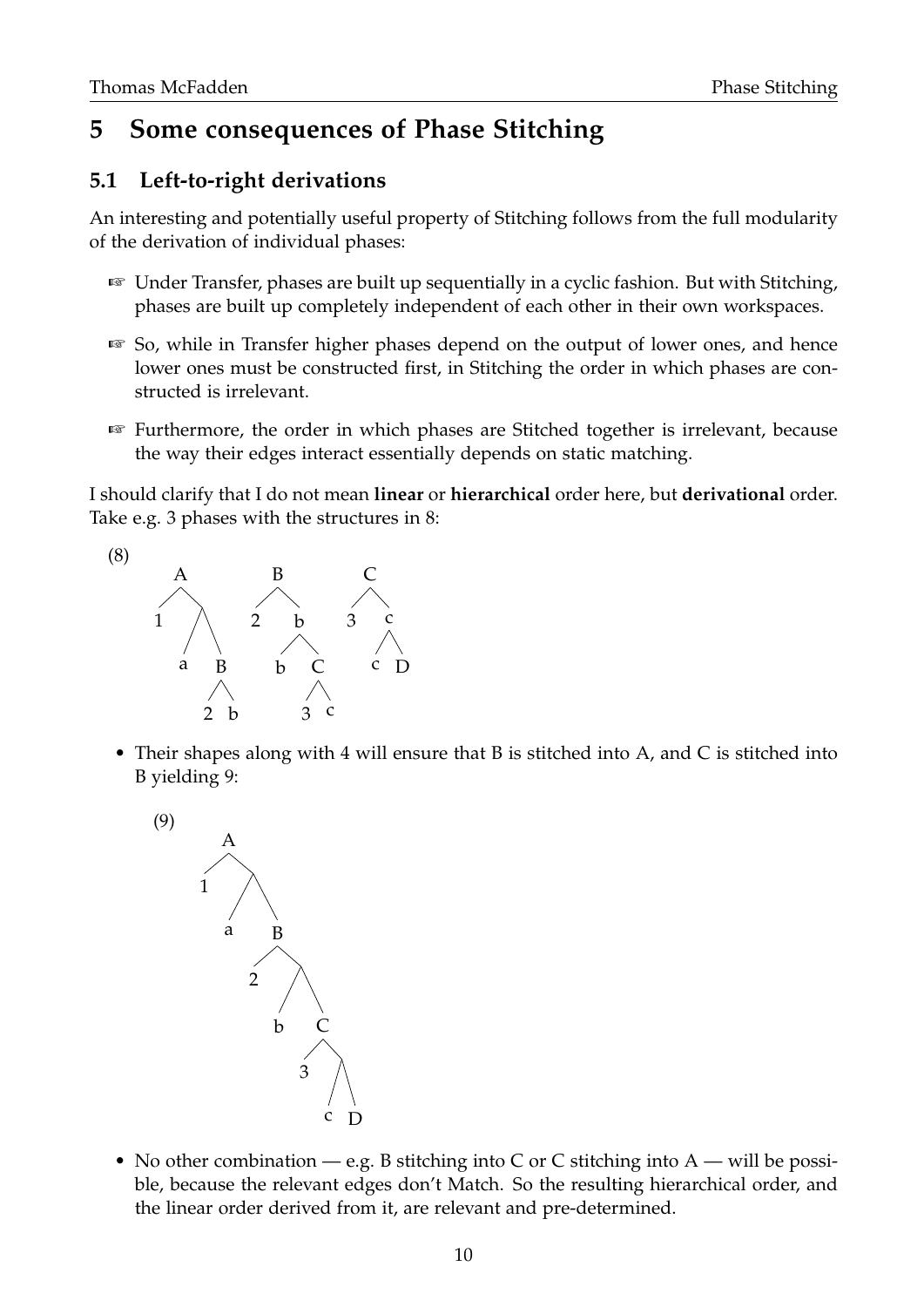• However, it is irrelevant whether we first stitch C into B, and then B into A, or the other way around. Both derivational orderings will yield the same structure in 9.

This is important because it allows us an interesting approach to a well-known tension about directionality of derivations:

- ☞ On the one hand, we have evidence from things like basic compositionality and cyclicity effects that derivations proceed in a bottom up fashion.
- ☞ But we also have evidence from production and parsing that performance must operate to a large extent in a left-to-right fashion (see Phillips 2003, Phillips and Lewis 2013, for some arguments).
- ☞ Bottom up and left-to-right aren't exactly opposites, but they are incompatible with each other, so we have an apparent inconsistency.

Given what we've just said, however, Stitching has the potential to resolve this tension:

- Derivational steps within a single workspace, i.e. inside a phase, are bottom up.
- Stitching phases together, however, can proceed left-to-right.
- We can then construct our theories of competence and performance to take advantage of this distinction, modeling particular phenomena according to which kind of directionality effects they show.

Note that one potential interpretation of all of this is that Stitch isn't strictly speaking a derivational operation, but rather a constraint on well-formed representations.

☞ It is not accidental that we see an overlap here with arguments for "constraint-based" approaches (Jackendoff 2011, Müller 2013) on the basis of their ability to model performance.

### **5.2 Triggering intermediate movement**

Stitching also allows a better story for a common concern of phase-based work: the treatment of intermediate steps of successive-cyclic movement. Here's a quick description of the issue, based on 10, simplified to ignore *v*P as a phase:

(10) *Who* did Stringer think [*CP <who>* that Omar shot *<who>*]?

- We assume that the matrix C has a feature on it that drives a *wh*-element to its specifier, because this is clearly a syntactic requirement of English *wh*-interrogative clauses.
- It can't get there directly from its base position, which will be shipped off to Spell-out before matrix C enters the derivation.
- This problem can be overcome if it moves successive-cyclically via the lower Spec-CP which, being in the edge, will be visible to the next phase up.

But what actually makes *who* move to the Spec of the lower CP on its way up?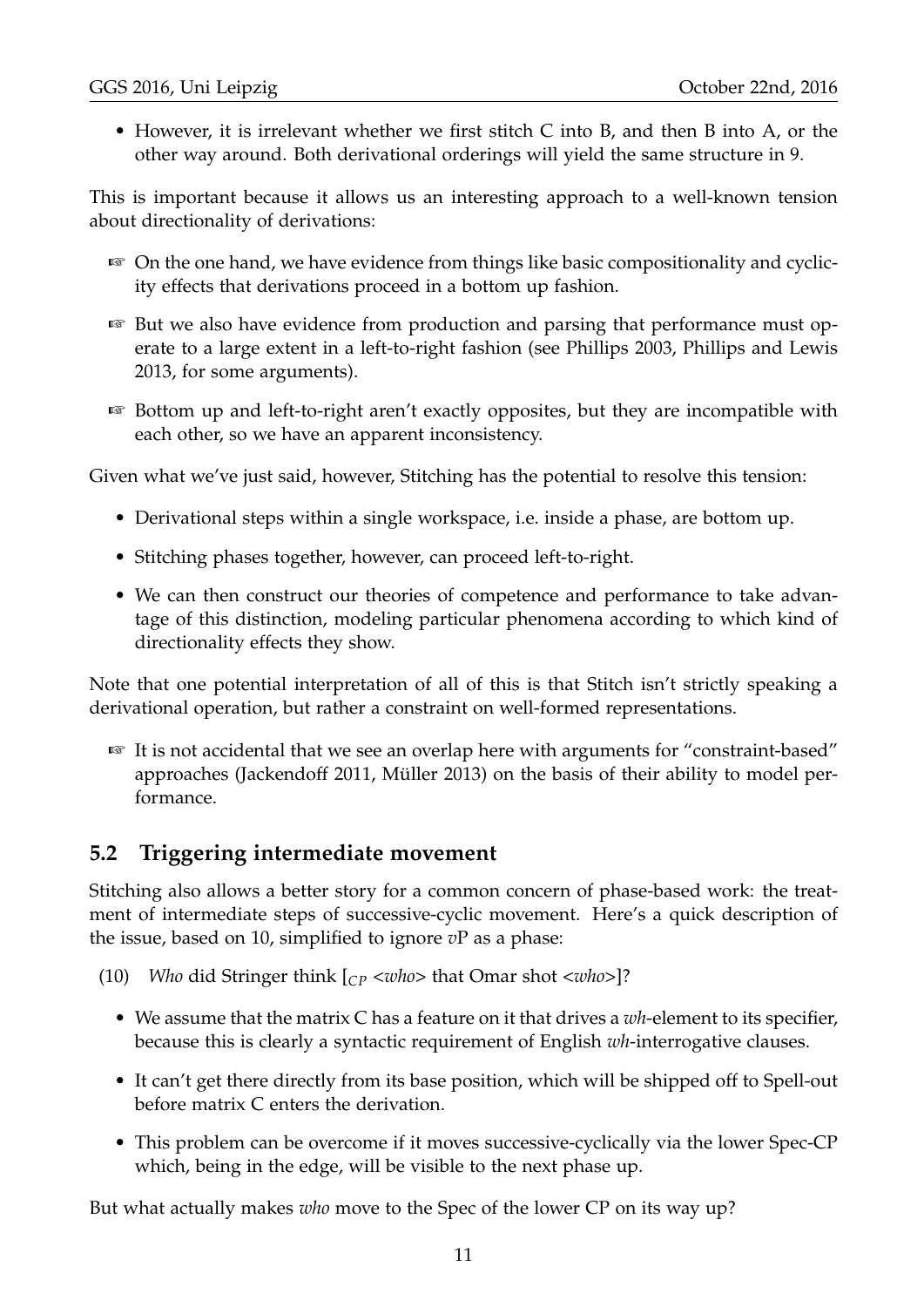- ☞ The embedded CP does not have interrogative force, so in and of itself it has no requirement to have a *wh*-element in its specifier. In fact, it can't really have one end up there:
	- (11) \* Stringer thinks [*CP who* (that) Omar shot *<who>*]
- ☞ It's clear that the higher Spec-CP wants to force movement, and that that movement will be blocked if *who* doesn't move to the intermediate Spec-CP on the way.
- ☞ But given the logic of phase theory, the higher C won't yet have entered the structure at the point when this movement would have to be triggered!
- $\Rightarrow$  So we have to do something clever to trigger intermediate movement in case it is needed, but make sure that we don't get it in cases where it is not needed.

There are various ideas out there about how to do it, but most boil down to some version of 'overgenerate and filter':<sup>2</sup>

- We assume some mechanism that can trigger movement in contexts where it is not locally required, and make this somehow be optional.
- We make sure that there are constraints to rule out structures with the wrong combination of upper and lower portions — e.g. an interrogative main clause and a lower clause without intermediate movement, or a declarative main clause and a lower clause with intermediate movement.
- We then generate all conceivable combinations, and the ill-formed ones get filtered out at the interfaces for having unchecked uninterpretable features or the like.
- This does the basic job of course, but seems to suggest a waste of computational resources, as a large subset of derivations (the (vast) majority?) will lead to a crash.

I think Stitching gives us a fairly satisfactory way to implement the idea behind overgenerateand-filter without actually overgenerating:

☞ Higher phases with *wh-*movement landing sites (where the base position of the *wh*element isn't local) will always have a copy of the *wh-*element in their inner edge, i.e. they'll look like this:

<sup>&</sup>lt;sup>2</sup>Heck and Müller (2000), Müller (2011) have an approach that doesn't really fit into the overgenerate and filter category, based on the idea of phase balance. If I understand correctly, though, phase balance requires access to a numeration for the entire sentence, not just information about the current phase, so that, in a sense, while you can't look ahead to the structure that's going to be built, you can look ahead at what elements are going to be involved.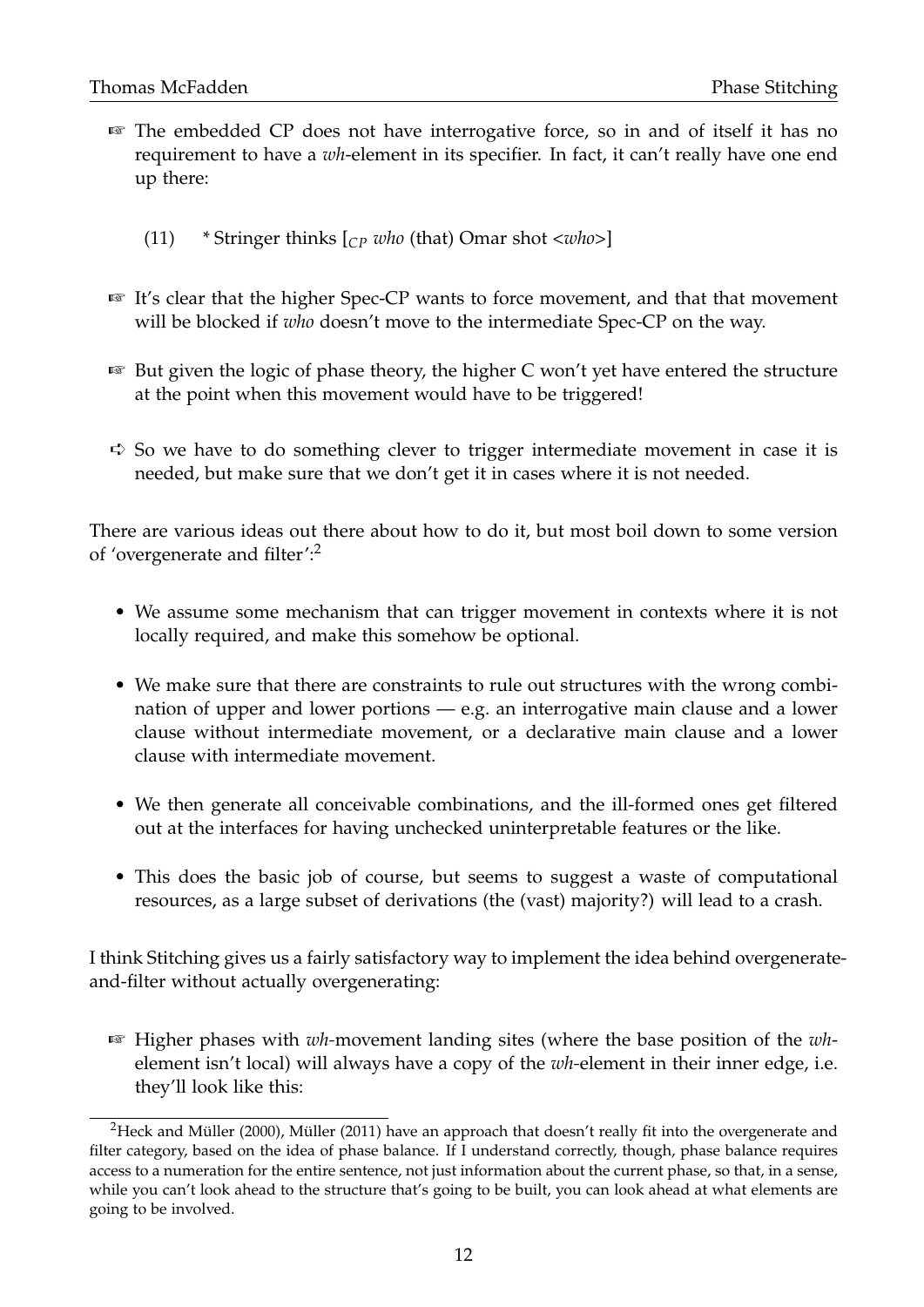

- ☞ So they will only be able to Stitch with lower phases that also have such an element in their outer edge. I.e. Stitch will simply not happen with a structure without intermediate movement.
- ☞ Higher phases without a *wh-*movement landing site will **not** have a copy of a *wh*element in their inner edge, i.e. they'll look like this:



☞ So they will only be able to Stitch with lower phases that also have an outer edge without a *wh*-element in the specifier. I.e. Stitch will simply not happen with a structure like the one below with intermediate movement:



Here's how it has to work:

- We set things up so that Merge and Agree can create all of the phase types that will actually be needed in convergent sentences of the language.
- This (in part) amounts to saying that, for every phase generated with an internal edge, at least one phase will also be generated with a matching external edge.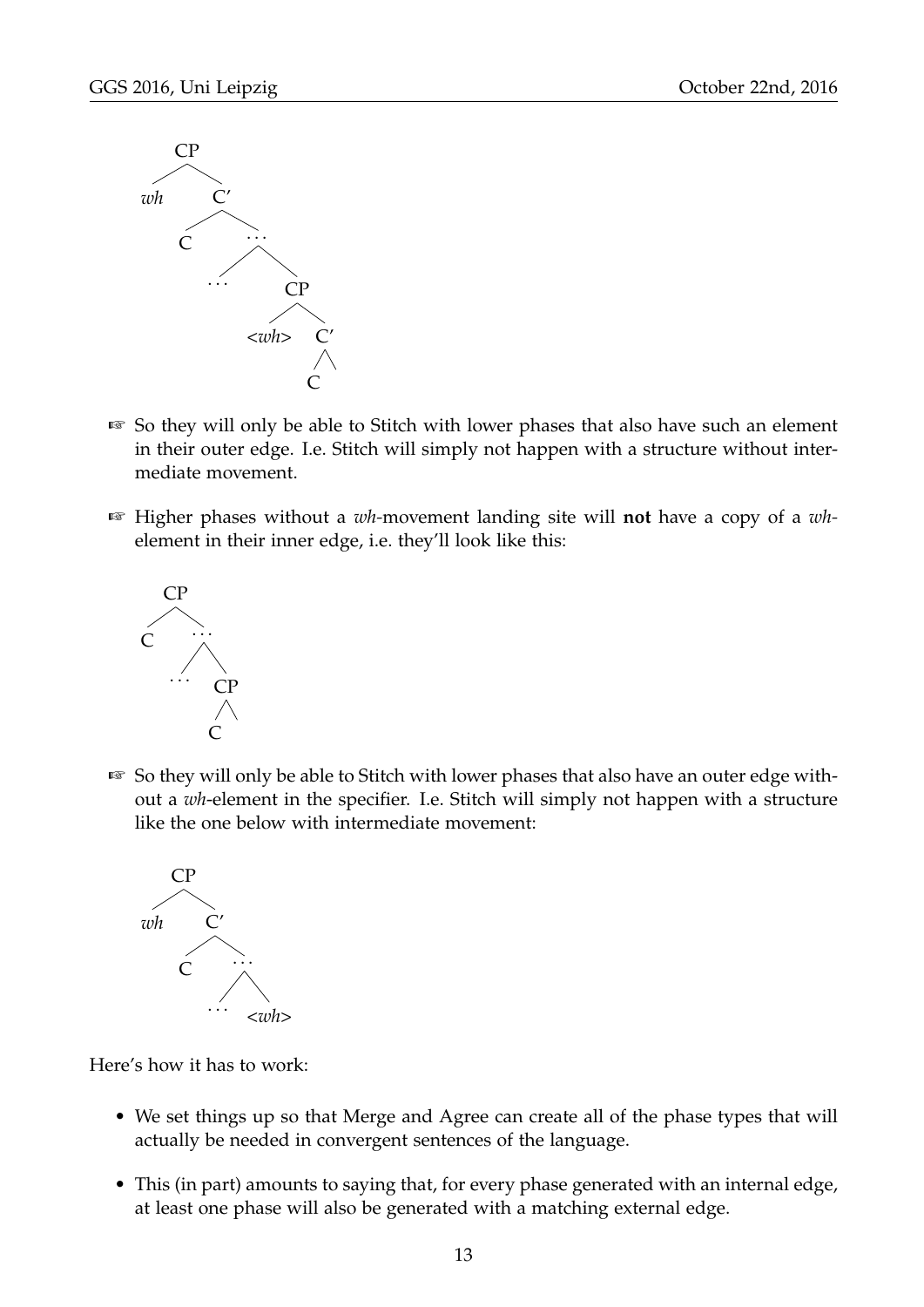- Then we don't have to actually overgenerate and filter. We generate a number of individually convergent phase pieces, and then choose the appropriate ones to Stitch together.
- Non-convergent structures (at least of the kind relevant here) can never be generated, so there's no need to filter them out.

### **5.3 CED effects**

One last reason why Stitching is worth pursuing is that it straightforwardly derives tradtional CED effects (see Huang 1982, Müller 2011, and lots of other stuff in between), in a way that's parallel to Uriagereka (1999).

#### (12) **Condition on Extraction Domains**

You can only move things out of complements, i.e. not out of specifiers or adjuncts.

Here are some quick examples demonstrating the basics:

|                              | Rhonda likes [drinking water].                              | (13)<br>a.    |  |
|------------------------------|-------------------------------------------------------------|---------------|--|
| ( $\sqrt{$ From complement)  | What does Rhonda like [drinking <what>]?</what>             | $\mathbf b$ . |  |
|                              | [Drinking water] makes Rhonda thirsty.                      | (14)<br>a.    |  |
| (*From specifier)            | * What does [drinking <what>] make Rhonda thirsty.</what>   | b.            |  |
|                              | Gary shouted [that Mary brought beer].                      | (15)<br>a.    |  |
| $(\sqrt{2}$ From complement) | What did Gary shout [that Mary brought <what>]?</what>      | b.            |  |
|                              | Gary shouted [because Mary brought beer].                   | (16)<br>a.    |  |
| (*From adjunct)              | * What did Gary shout [because Mary brought <what>]?</what> | b.            |  |
|                              |                                                             |               |  |

- Now, once you start looking at different kinds of subjects, complements and adjuncts, and different languages, things get way more complicated than 12 would suggest.
- For this talk I'm just going to ignore all of that and assume that it's roughly correct as a descriptive generalization.

First of all, Stitching implies that all specifiers and adjuncts must be phases:

☞ They are complex left branches, thus must be built in their own Workspace, thus must be phases.

Now here's what happens if we try to extract out of a specifier:

• We can build up the subject phase and move the *wh*-element to its edge without any trouble (I'm assuming for concreteness that this clause is a CP and ignoring the interior details beyond that, but its category actually makes no difference here):

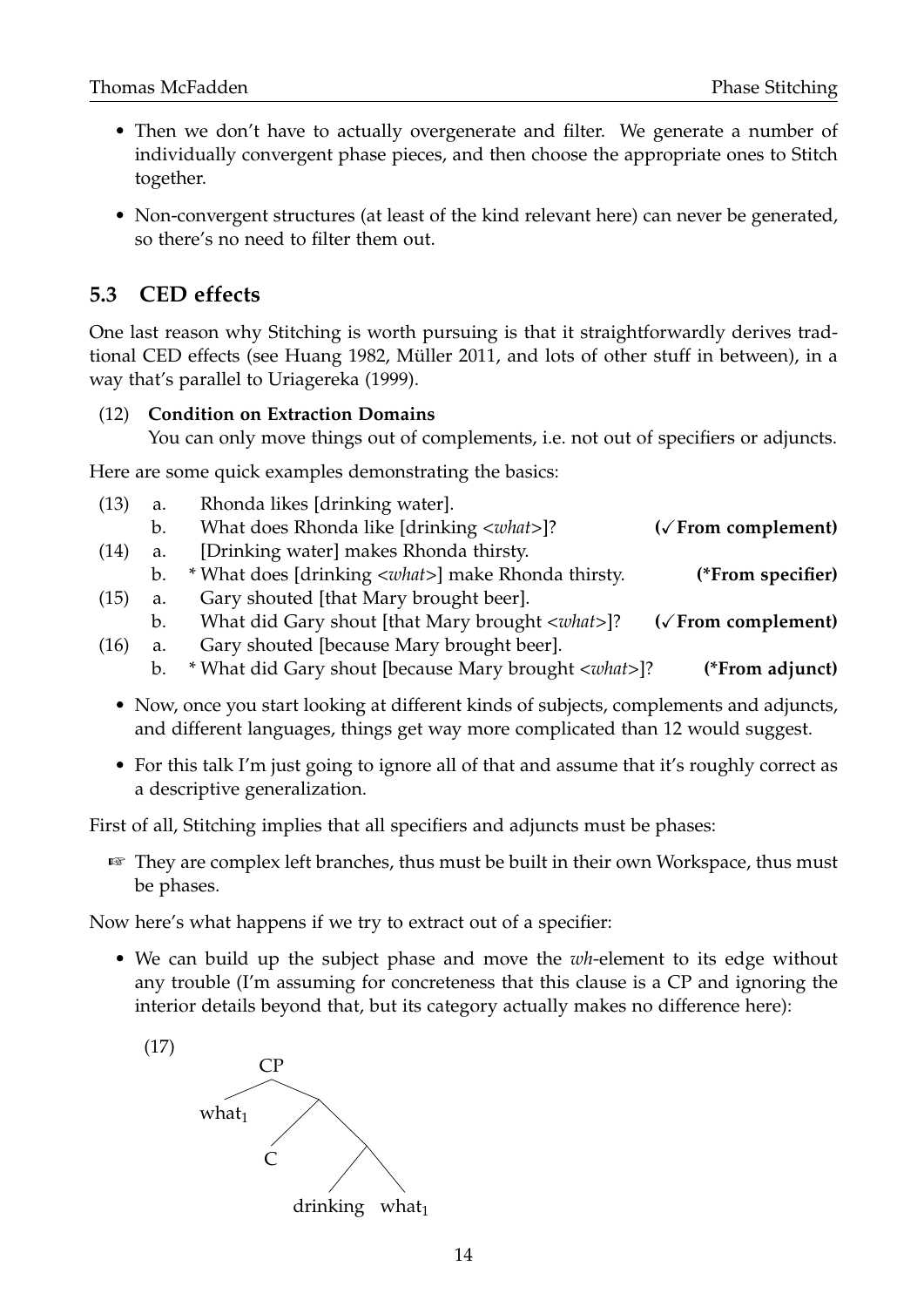• Then we build the matrix phase as follows:



Note that the representation of the clausal subject here has to be a single non-branching node because of the way our Workspaces ban complex left branches. I.e. we get simultaneously maximal and minimal CP projection which can include only featural information – its category, maybe *wh-*features and the like, but crucially no actual internal structure.

• Now we can perhaps Stitch 17 into that subject CP position, since their visible edges Match  $-$  i.e. they're both C projections. This would give us the following:



- But notice that the *what* in the matrix Spec-CP is **not** unified with the two *what* copies in the subject clause. This is because they were not in Matching Edges that Stitch has applied to, precisely because the representation of the matrix clause had no representation of the internal structure of the embedded clause.
- Since such unification through Stitch on Matching Edges is the only way to derive dependencies between elements in two different phases, what we have here is not actually extraction. And indeed, the result will be ruled out, e.g. because the *what* in the matrix clause can't get a *θ*role.